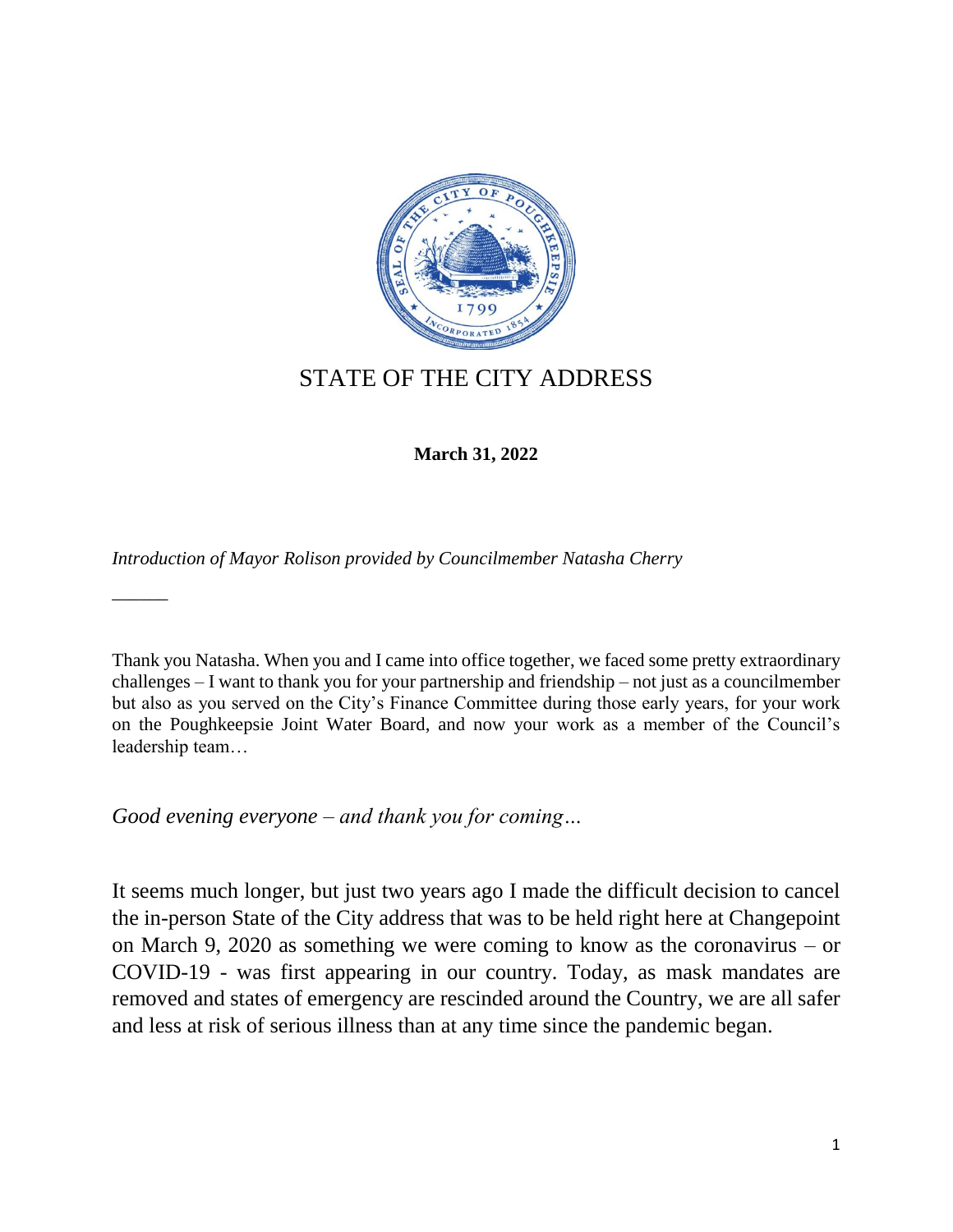I want to say how tremendously proud of the work city employees have done during this unprecedented period. During these extraordinary circumstances they have been resilient and they have persevered. And they are owed our gratitude.

Throughout these last two years, the city has provided the most current information available as we worked to keep residents informed about the changing nature of COVID-19. As we know, the guidance from our State and Federal partners was constantly evolving. We've disseminated that information through the city's newsletter "The Buzz," the city's website, social media, flyers, by phone and email and at public meetings and via many of our external partners.

This has truly been a team effort involving the whole of government and I'd like to recognize and thank our colleagues on the Council who are here with us tonight *(recognize individually and also recognize any former councilmembers attending).*

We also distributed federal funds tied to mitigating the effects of COVID-19 which have helped our small businesses and supported tenants who fell behind on their rent, and we've supported efforts to address food insecurity. We've worked with the county and other partners to organize pop-up vaccine and testing clinics and - more recently - we've distributed thousands of at-home test kits.

Throughout the entire crisis essential services to our community continued uninterrupted.

For all the hardship the pandemic brought  $-$  it also showed us what a strong community we are, and how much local government really does matter.

\_\_\_\_\_

Thanks to the American Rescue Plan Act, signed into law by President Biden on March 11, 2021, we are receiving 20 Million Dollars in direct Federal aid. This is an extraordinary shot in the arm for the City of Poughkeepsie and it falls to us to make certain that these funds are allocated for use in ways that maximize community benefit, address social equity, and impact the largest number of our residents well into the future. This is by far the largest single infusion of direct federal funds the city has ever seen. I want to thank our Congressman, Sean Patrick Maloney, for tireless work on behalf of the City of Poughkeepsie.

The rules governing the use of these funds are set by the U.S. Treasury, and there are important aspects of compliance and reporting that we must manage during the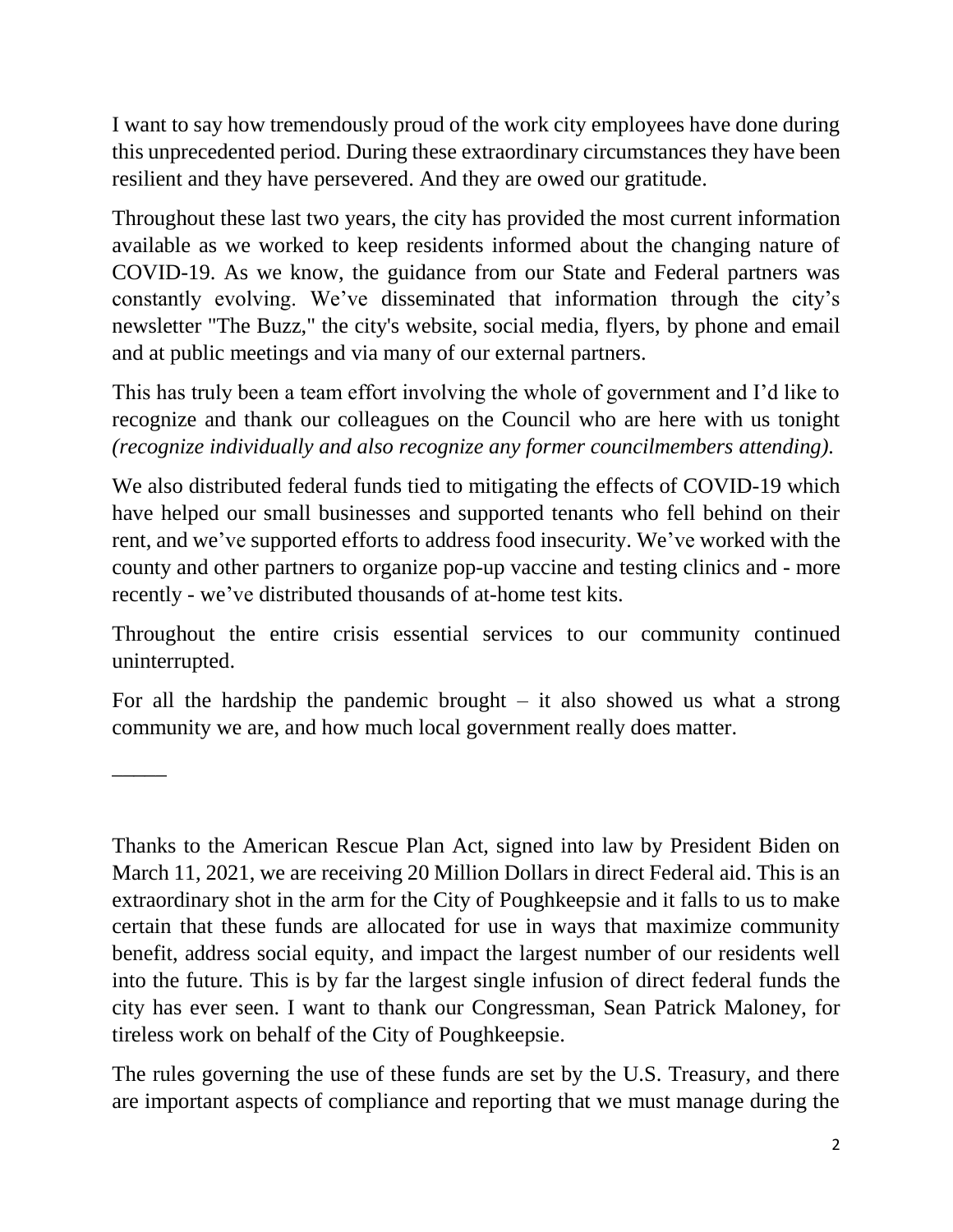coming years. With this in mind, the City has engaged Capital Market Advisors ("CMA"), to work with us to assure our ARPA process is the best it can be. Together we have built an "ARPA WEB PORTAL" which may be accessed via the City's website. External stakeholders, including our non-profit community, can make applications for funding for their own eligible work or projects and some tremendous and exciting initiatives have been brought forward – and others are already underway.

We've established an ARPA task force consisting of three members of my administration, and three members of our Common Council. The Task Force will assure that ARPA expenditures are compliant with Federal rules, and that they are approved in an open and transparent manner - based upon discussion, respectful debate and strategic priorities.

The process we've built around the use of these funds, as well as some of the choices we've already made, were recently featured in a national story by the Associated Press, which highlighted our plans to upgrade city parks, rebuild our Pulaski Pool House, renovate our Spratt Park Pool House, purchase new heavy equipment for our Sanitation Division and increase funding for youth empowerment and opportunity. At the same time, we are establishing a new Division of Youth Opportunity and Development at City Hall. These are just a few of the critical items which the American Rescue Plan Act allows us to address, and I know you are as excited as I am about the opportunities facing our city today.

In addition to infrastructure projects and capital improvements long-overdue, these Federal funds may be used for public safety, supporting our local businesses, and furthering the city's economic development.

 $\overline{\phantom{a}}$ 

Speaking of youth opportunity, this spring work begins at the site of the former YMCA on Montgomery Street which will be transformed into a state-of-the-art youth center known as the "Youth Opportunity Union." This new facility will propel the City, and the entire County, into the forefront of modern programming and support for our youth. As many of you know, this project is coming to fruition after many years of work – propelled by a commitment of more than \$25 Million Dollars by Dutchess County, and the strong support of our Common Council, it is happening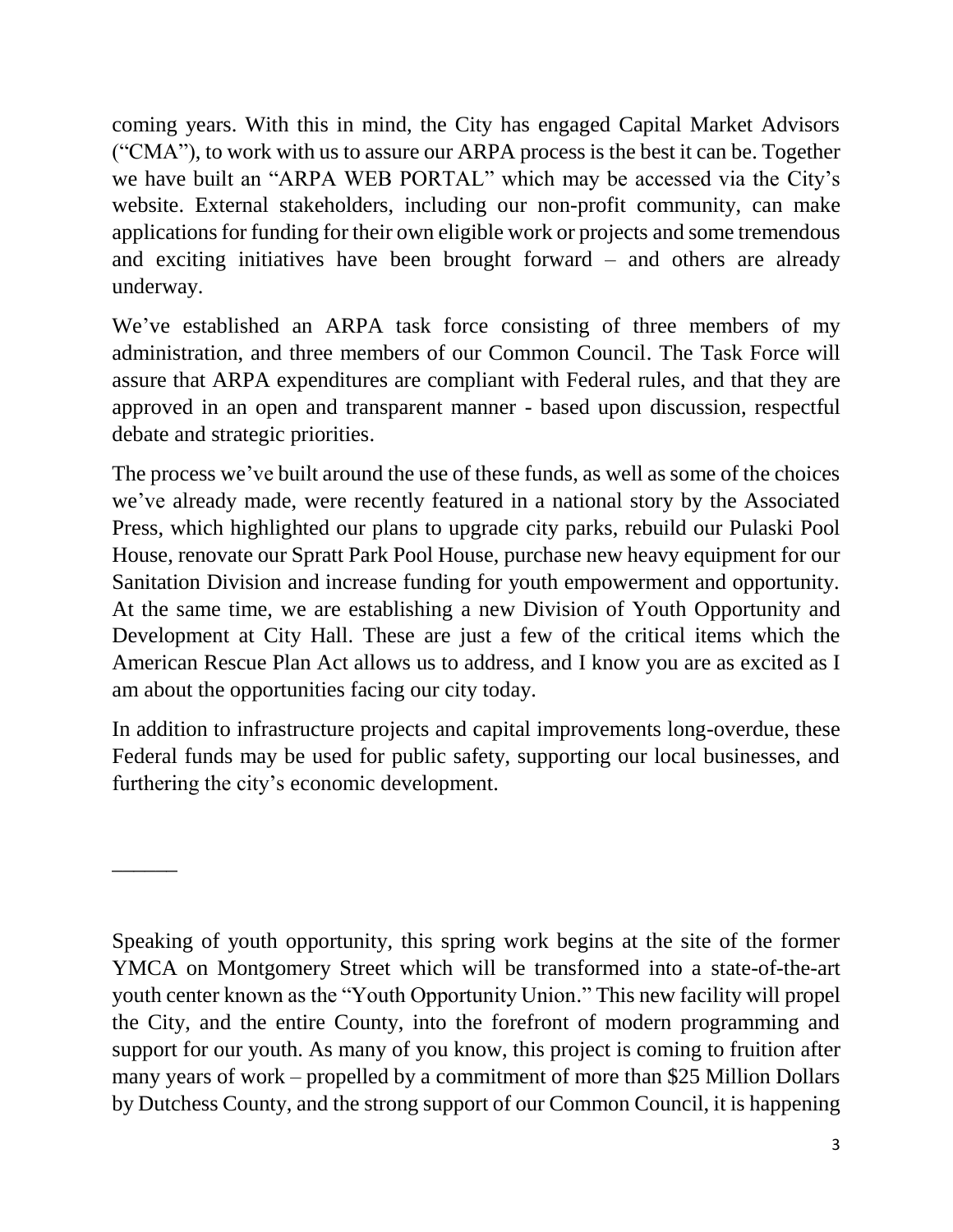because of the work and the vision of a coalition of city stakeholders, many of whom I see here this evening.

It was several years ago now that we began these efforts. In February, 2019 the City took ownership of the former YMCA, and quickly issued a Request for Expressions of Interest in redeveloping the property. There were a number of public meetings to listen to our residents - and on May  $17<sup>th</sup>$  of 2021 our Common Council approved the transfer of the property to the County. Today I can report to you that demolition work is scheduled to begin at the property in just a couple of months*.*

I can also report to you that public engagement and community outreach efforts are continuing and the YOU Advisory Committee has been established to help guide the project. You can stay up to date on the project's progress by visiting: www.theyou.org

Along with our City Council, I want to thank the Dutchess County Legislature and their Chairman Greg Pulver, for supporting this vital project and our thanks as well go to our own County legislators, Barrington Atkins, Craig Brendli, and Randy Johnson for their leadership and for all they do in service of our City*.* I served on the County Legislature myself for twelve years, the last six as its Chairman. It was during that time that the vision of creating a state-of-the-art youth center right here in the city first began to take shape.

I can't tell you how much those relationships and personal friendships have meant to me over the six-plus years I've served as Mayor of this City. One of those friends and champions of the City who could not be with us this evening is our County Executive, Marc Molinaro – thank you Marc for all you've done and are doing for our City.

The transformation of this blighted and long-vacant building adjacent to Eastman Park in our city's central core into a new center for youth opportunity is destined to be one of the hallmark achievements of our time in public service – and it is this type of collaboration among us that will have the greatest impact on our Community for years to come. Thank you to our friends at Mass Design and the 35 Montgomery Community Coalition, a tremendous group of city stakeholders. I also want to thank our own John Penney – from the beginning John has been the person bringing everyone together and pushing through some of the challenges that big bold projects like this always encounter.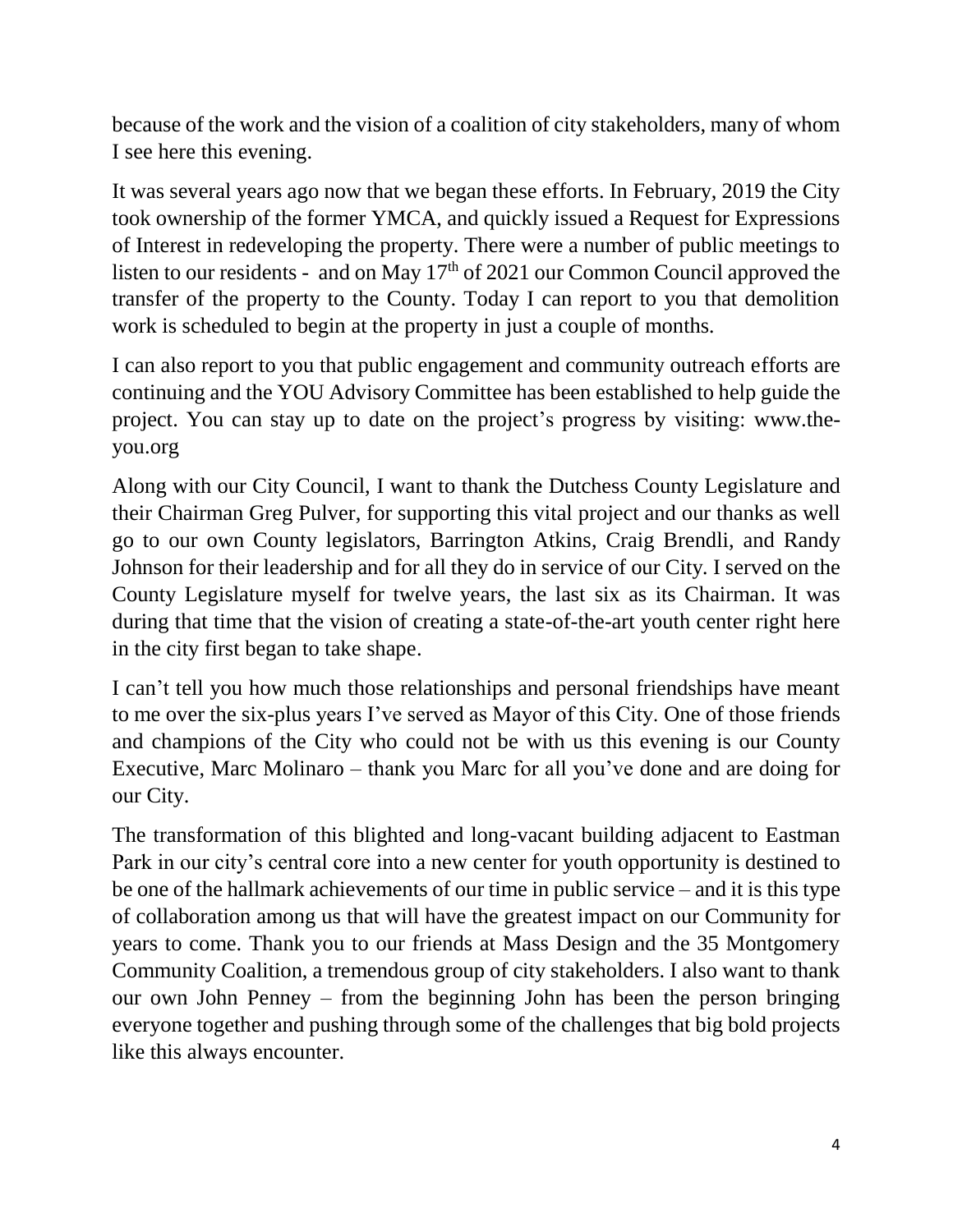I also want to thank someone who sadly is no longer with us. My good friend and colleague, Barbara Jeter Jackson. I wish she was with us today to see the project moving forward and how so many are working so hard to make it a reality.

\_\_\_\_\_\_\_

Another extraordinary collaboration which is making a difference and which will have a long-lasting impact here in the City is the work of the Children's Cabinet. Poughkeepsie City School District Superintendent Dr. Eric Rosser and I formed the Cabinet to build a shared vision and cradle-to-career agenda for child and youth development in the city. The Children's Cabinet brings together an extraordinary group of community members, teachers, administrators, elected officials and subject matter experts to work together for the betterment of our youth. I want to thank Kylynn Grier, Rob Watson, Jr. and James Watson for their dedication and commitment to the Cabinet.

The City of Poughkeepsie is the only community in New York State outside of New York City to have a Children's Cabinet – a model of excellence that was recently recognized by the State Board of Regents as a model for collaboration. And we should be very proud of that.

## Recognize Dr. Eric Rosser – Poughkeepsie City Schools Superintendent

## ERIC's REMARKS HERE

The Children's Cabinet has an active executive committee, facilitated partnerships to create Wi-Fi hotspots to help students in need of internet access during the COVID-19 crisis, and recently launched two citywide Working Groups – one focused on "early childhood" and one focused on "out-of-school enrichment and learning". Both groups have just released compelling reports which recommend actions that will improve opportunities for children and families. These data-rich, insightful reports provide a roadmap for our future work and will prove invaluable as the community considers these recommendations and begins to implement them.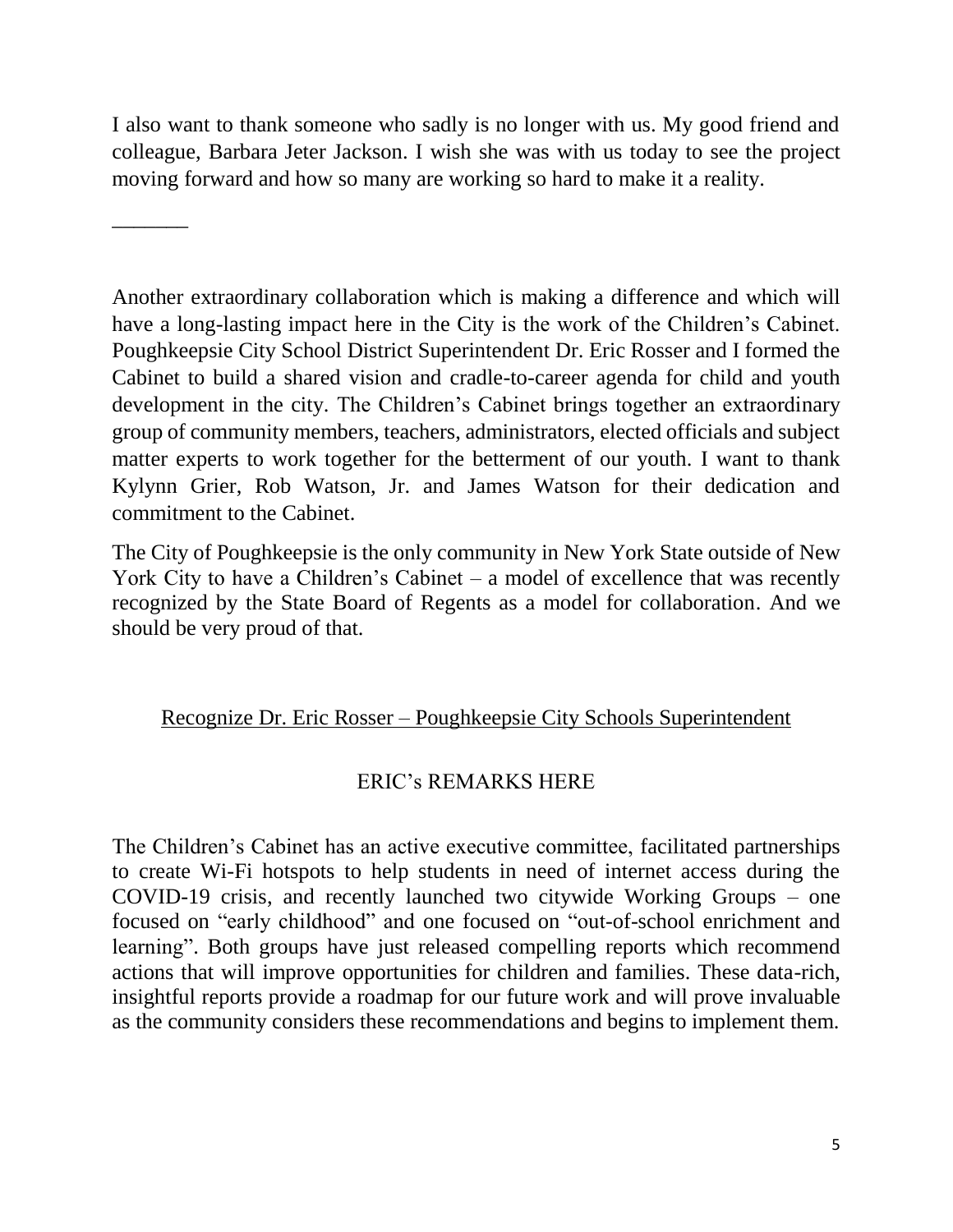Apart from the many specific initiatives coming out of the Children's Cabinet, our work has seeded the strongest and most effective partnership that City government has ever had with our city's school district.

Thank you Eric.

\_\_\_\_\_\_\_\_

Late last year, I was honored to join with Eric and other elected and school officials in hosting Geoffrey Canada, founder and president of the Harlem Children's Zone; Paul Reville, Faculty Director of the Education Redesign Lab (EdRedesign) at the Harvard Graduate School of Education; local youth advocates and other stakeholders to discuss the Poughkeepsie Children's Cabinet and the Youth Opportunity Union (YOU). It's truly extraordinary how the contributions and experience of *so many people* are coalescing around an urgent need in our City and the region to do more to ensure the success of our children - as well as to support the fabric of our families.

Our work together is getting noticed. We are excited about where these new partnerships will lead, about how they are helping us leverage valuable resources, follow best practices and develop comprehensive strategies which will enable us to close opportunity gaps in our neighborhoods.

Increasing youth funding, building a new youth center, institutionalizing the work of the Children's Cabinet – all this requires that city government also establish the *capacity* to *manage, deliver and sustain* these new community benefits. Performance metrics and data-driven decision making are the building blocks for success, and so - with the approval of our Common Council last fall, we created a new Division of Youth Opportunity and Development at City Hall.

As we work to recruit the first leader of our new Youth Division, we have already announced the availability of a new wave of youth grants that are being made available to our non-profit partners working with or providing programming for our children. In the four years since we first announced the establishment of the Youth Grant Program, we've been able to help more than thirty local organizations provide programs for our city.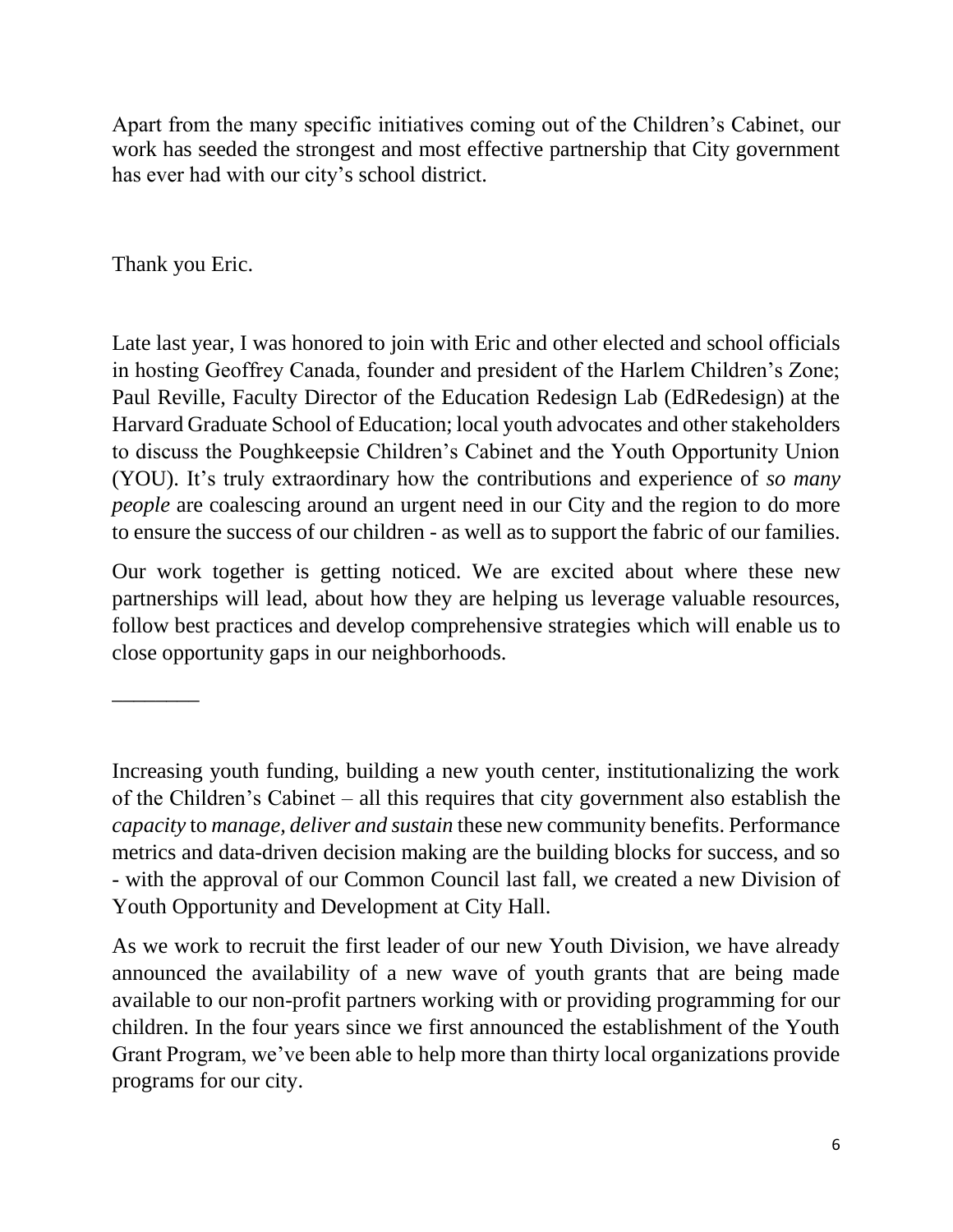Last month I announced the appointment of our planning director, Natalie Quinn, as our new Development Director – congratulations Natalie.

Like all our departments at city hall, our development team is working on a number of important projects. We just released an in-depth report, authored by our partners at *Pattern for Progress*, on access to and availability of housing in the City of Poughkeepsie. This report is also available on our website and at the Poughkeepsie Public Library. It looks at our current situation, likely future trends, and arrives at important recommendations on what the City can do to address the growing challenge of housing affordability. Housing availability is a real challenge in the City today. In order to make good decisions you need good data, and that's why this study was so important.

The Development Department is also working closely with the Common Council to finalize the update to our Local Waterfront Revitalization Plan. The LWRP is a planning and policy document which hasn't been updated in two decades. I am hopeful that this work may be brought to a successful conclusion this spring and that the Council will formally adopt the plan over the next couple of months.

We are also in the stretch run of our work to update the City's Comprehensive Plan and modernize our zoning code. The city's Comprehensive Plan was last updated in 1998, and it's been over 40 years since the City's zoning ordinance was comprehensively reviewed and updated.

Among other things, the work to update our Comprehensive Plan involves capturing and crystalizing the community's collective vision for future growth and development in the city. The ambitious, multi-faceted process includes the formation of a Project Steering Committee, meetings with the Common Council and city staff and the implementation of a robust public engagement strategy. I want to thank our consultant team at CZB LLC, and their partners Ingalls Planning & Design for what promises to be a really strong and valuable end product.

\_\_\_\_\_\_\_

The former YMCA building isn't the only blighted property scheduled for demolition this spring. As I mentioned, the city is expending some \$4 Million Dollars on parks upgrades and close to \$2 Million to upgrade our two pool houses. While the Spratt Park Pool House is in line for a major renovation, our Pulaski Pool House is a complete tear down, and will be replaced with a completely redesigned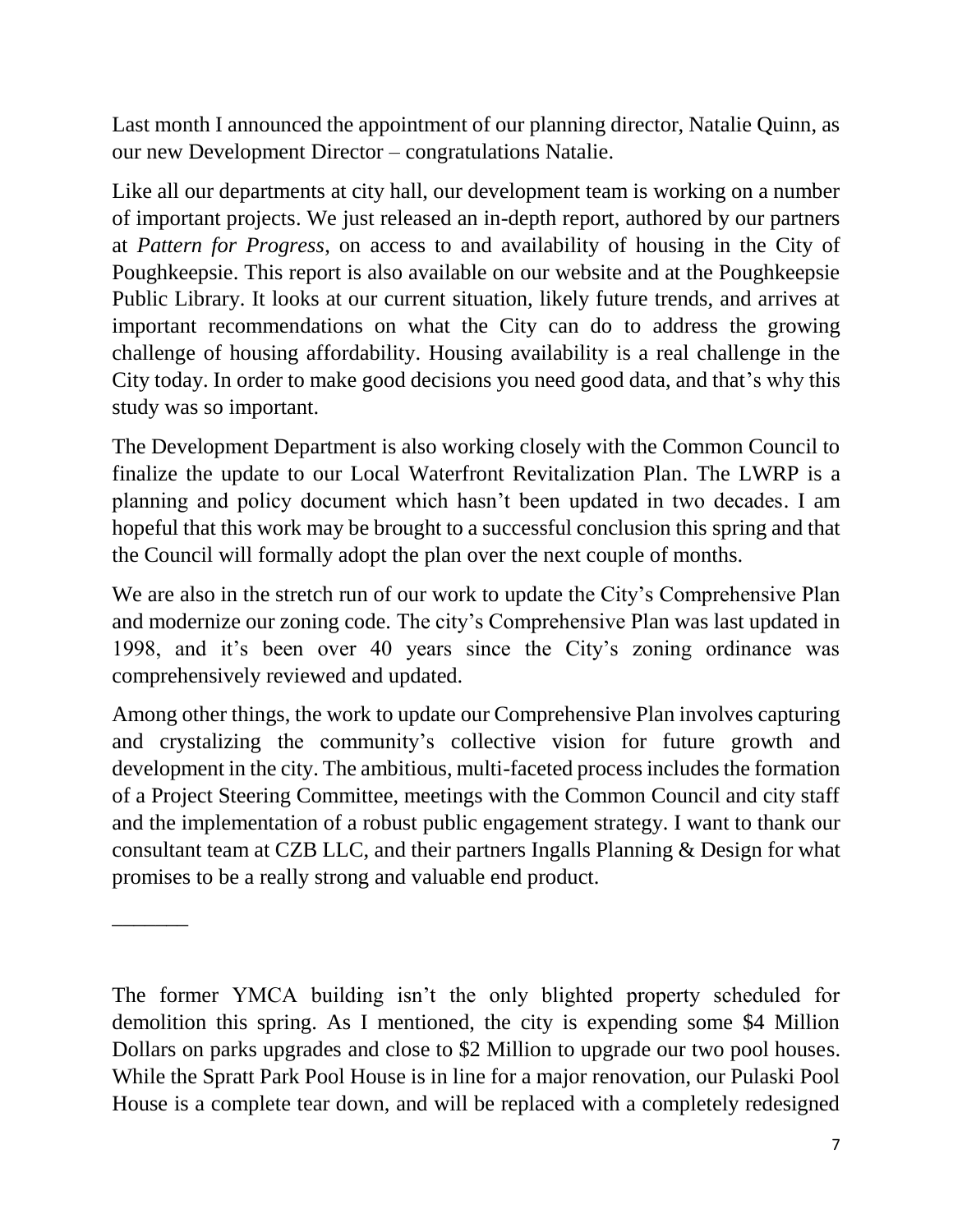structure which was the choice identified during the public engagement we conducted there last summer with the help of Nubian Directions. Our pools are visited thousands of times each season and it's true that these pool houses have themselves become a symbol of decay in the city which resulted from years of deferred maintenance caused by all the fiscal challenges the city has had. This will be the largest investment in our parks and pools in the city's history, and will have a transformative effect that uplifts the entire city. New benches, grills, garbage cans and new signage, resurfaced tennis and basketball courts and - thanks to a grant from the Dyson Foundation - new lighting at Stitzel Field and Spratt Park.

At Pershing Park and Malcolm X Park, American Rescue Plan funding, a generous grant from Scenic Hudson, and a half million dollar grant from New York State's Environmental Facilities Corporation, are funding the re-imagination of public space on the city's Northside that is long overdue. I want to thank former Director of New York State Parks, Rose Harvey, and her firm New City Parks, for their incredible design work…. and we thank Scenic Hudson also for their planning assistance and we thank the EFC for their strong financial support - and thank you to everyone who participated in the public engagement that's been conducted around these projects.

We are very fortunate to have so many municipal parks throughout the city and, through our "PKGO-Parks Plan," we will focus on rebuilding and replacing aging equipment in all parts of the City. I'd like to acknowledge and thank the McCann Foundation for their generous donation of the new playground at Spratt. There are a number of community groups and volunteers who have helped with upgrades and with community cleanups and who champion individual parks. I also want to thank our State Senator, Sue Serino who has been actively involved in our Parks Initiative since 2016.

We know that having the financial resources to upgrade our parks is only part of the story, we also have to improve our maintenance and care for our parks, and we need to activate our parks not only with recreational activities, but also with arts and culture. As we continue to move beyond COVID, we look forward to more public events in the city, and from College Hill Park to Waryas and Kaal Rock, this summer promises many special events. It's vital that the City redouble its commitment to the arts, help our arts community grow and attract new and exciting arts entities to the City of Poughkeepsie. Imagine work that might seed a new theater company, imagine city-sponsored performance art that ties directly to our work supporting our Children, and imagine arts as just one more area of strong collaboration between city government and our school district. These are just a few of our goals and there is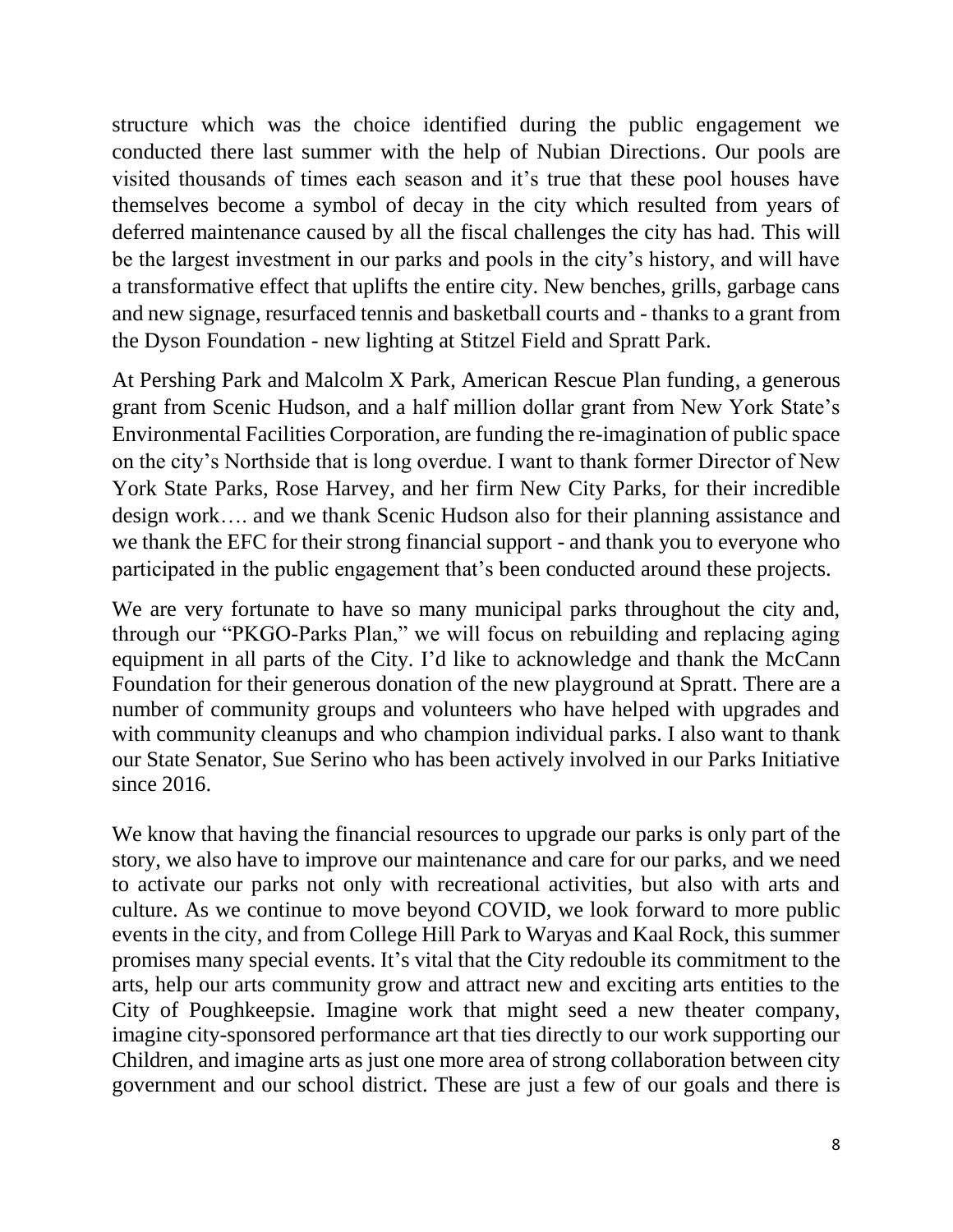work going on throughout the city right now to make these things and more a reality. I want to thank all our arts groups, our local artists, and those who support them, as well as our own Public Arts Commission and its chairman, Jeff Aman. Making our city a true arts destination takes work, it takes strategic planning, and it takes funding, and over the next several weeks we will be announcing several exciting plans to enlarge our city's arts presence in the region and the State.

 $\overline{\phantom{a}}$ 

Every aspect of city government, everything we do and everything we hope and plan to do, ties directly to the financial condition of the City. From the very beginning of my service as your Mayor, one of our chief objectives has been to resolve the city's general fund deficit – a deficit which stood at \$13.2 Million dollars when I took office in January of 2016. Largely as a result of that deficit, MOODY's downgraded the city, and our bond rating slipped to below investment grade.

Our steady progress towards eliminating the deficit was interrupted in 2020 as a result of the pandemic, but this evening I can report to you that our preliminary results for 2021 reflect nearly a \$1.2 Million dollar surplus *(applause).*

Subject to confirmation as part of our annual audit process, this surplus will reduce our remaining deficit to about \$6.4 Million – the lowest number since I took office.

The city's deficit reduction plan was first launched back in 2016 by then Finance Commissioner Marc Nelson, who worked with former Finance Commissioner Bill Brady, and the New York State Financial Restructuring Board, as well as our outside consultants at Capital Market Advisors and our external auditors to limit borrowings and save money by making government more efficient. Since the city's first formal Debt Management Plan was established and adopted by the Common Council back in 2017, the city has sharply curtailed its debt service costs relative to its total budget, consolidated its transit system with Dutchess County and hired Veolia USA to manage our water and sewer facilities.

All these steps, together with careful budgeting each year, have had a profound and positive impact on city finances - but it gets better.

This past week our Common Council approved an amendment of our Sales Tax Agreement with Dutchess County and the City of Beacon. This agreement, which governs the distribution of sales tax revenues received by the County, provides for about a \$2.4 Million dollar a year increase in the city's share, based on current projections.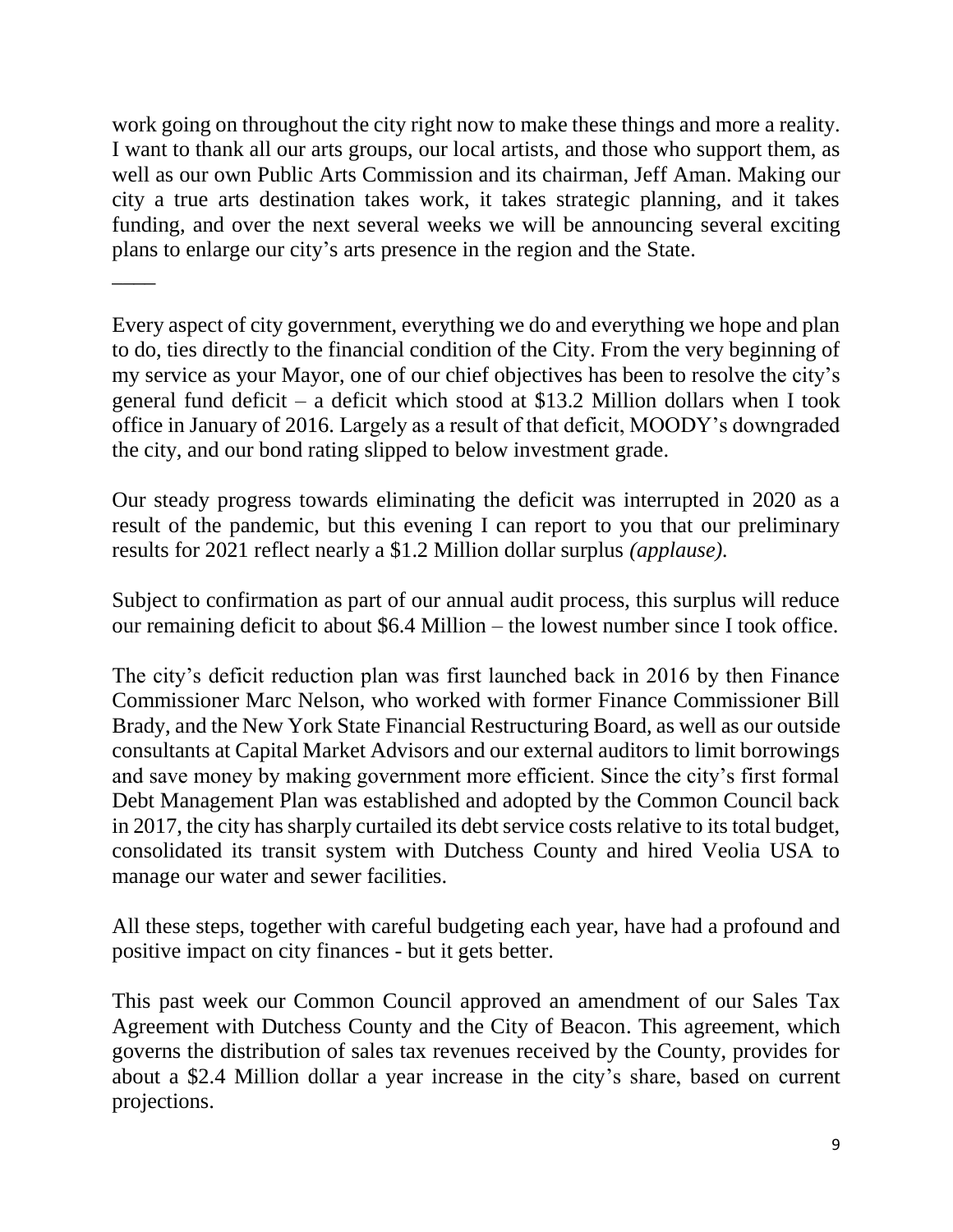As has been recently reported, the new ten-year agreement, has been approved by our council and the Beacon city council, and now moves to the County Legislature for approval.

The expiration of the former agreement in 2023 set the stage for discussions with the County about how a more equitable distribution formula was essential, not just for the City of Poughkeepsie, but for the entire County.

This new ten year agreement not only increases the city's anticipated annual revenue by about \$2.4 Million a year, but it also allows for an initial payment of \$3 Million to be made this year – a payment which the City will apply to further reduce our deficit this year. The increase in annual sale tax revenue will also decrease the percentage of the city's total annual revenue which is derived from property taxes, and that metric is one of the most important indicators of a city's financial condition.

Through the months of work involved in negotiating this important agreement, we worked with City of Beacon Mayor Lee Kyracou, and their city administrator, Chris White. This is just one more example of how collaboration and working together will always produce better outcomes than trying to go it alone.

Let me take a moment to thank our Commissioner of Finance, Dr. Brian Martinez and his team in the Finance Department. Brian – thank you. Brian has put a great team together – including Jen George at RBT Accounting, our auditors, and James Nytko, Managing Director at Capital Market Advisors *(applause)*.

We really do have an extraordinary finance team and over the next eighteen months we will continue our mission to eliminate the deficit and regain our investment grade bond rating.

\_\_\_\_\_\_\_\_

After then-Gov. Andrew Cuomo called on municipalities with police departments to address police reform and put forward new recommendations and polices, governments with police agencies had to adopt a plan by April 1, 2021, to be eligible for future state funding, and we decidedly achieved that goal.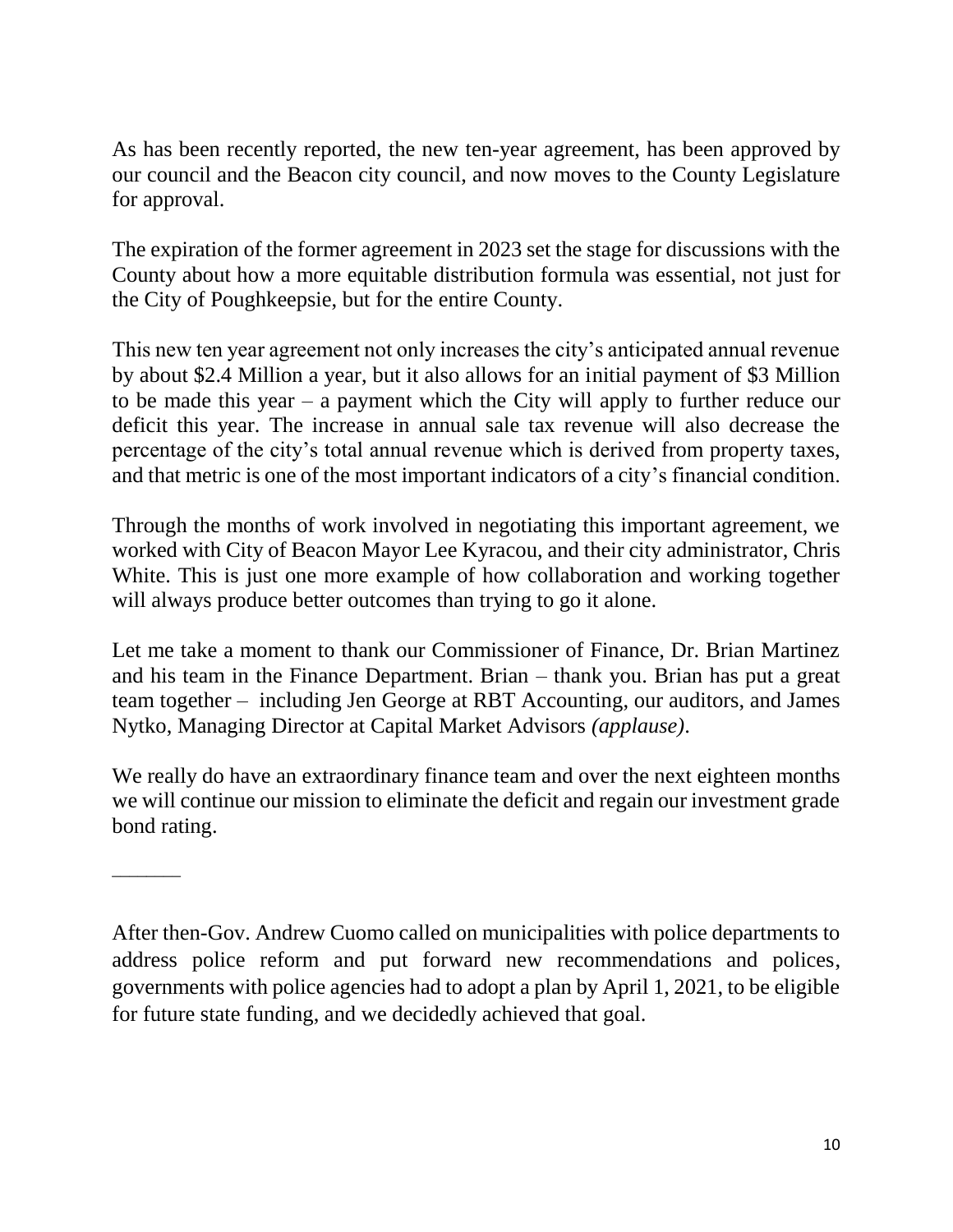Working with a large group of stakeholders, the city developed a comprehensive Police Reform and Modernization Plan which is available for review on the City's new website.

I want to thank the city's Procedural Justice Committee for its help in crafting the response. The committee held meetings, created a website to keep the public up to date and to obtain more public input and then made initial recommendations.

I also want to think Police Chief Tom Pape and Captain Rich Wilson for their leadership and work on the plan, which included the city entering into an intermunicipal agreement with Dutchess County to have the city's Police Department conduct Procedural Justice and Implicit Bias training to aid other municipalities in answering the governor's executive order. Our City is no stranger to being out in front and, as a former police officer myself, I am particularly proud of the work we've done and continue to do.

The city's plan not only met but exceeded the requirements contained in the Governor's Executive Order on police reform. I am proud to report our initiatives have strengthened the Police Department while improving our diversity ranks. Our Police Department led efforts to have the Dutchess County Department of Human Resources alter requirements of candidates applying for and taking the countywide police entrance exam. These changes now require a candidate to possess a high school diploma or equivalency -- but not 60 college credits *initially*. Yet, recognizing the importance of an education, the city will pay for part of an officer's higher education costs as he or she ultimately is required to fulfill that commitment. The more rigid college requirements had long been cited by community members as an impediment to hiring more city candidates -- so this has been, indeed, a welcome change.

As part of our recruitment strategy, our police officers also assist city residents taking part in the Police Officer/Deputy Sheriff Exam and are guiding our local residents through all aspects of the process, including helping them train for the agility exam. Based on our most recent hirings, I can say these new approaches are working.

We are also directly addressing issues that police officers encounter all too often on our streets – specifically, people struggling with mental illnesses or homelessness.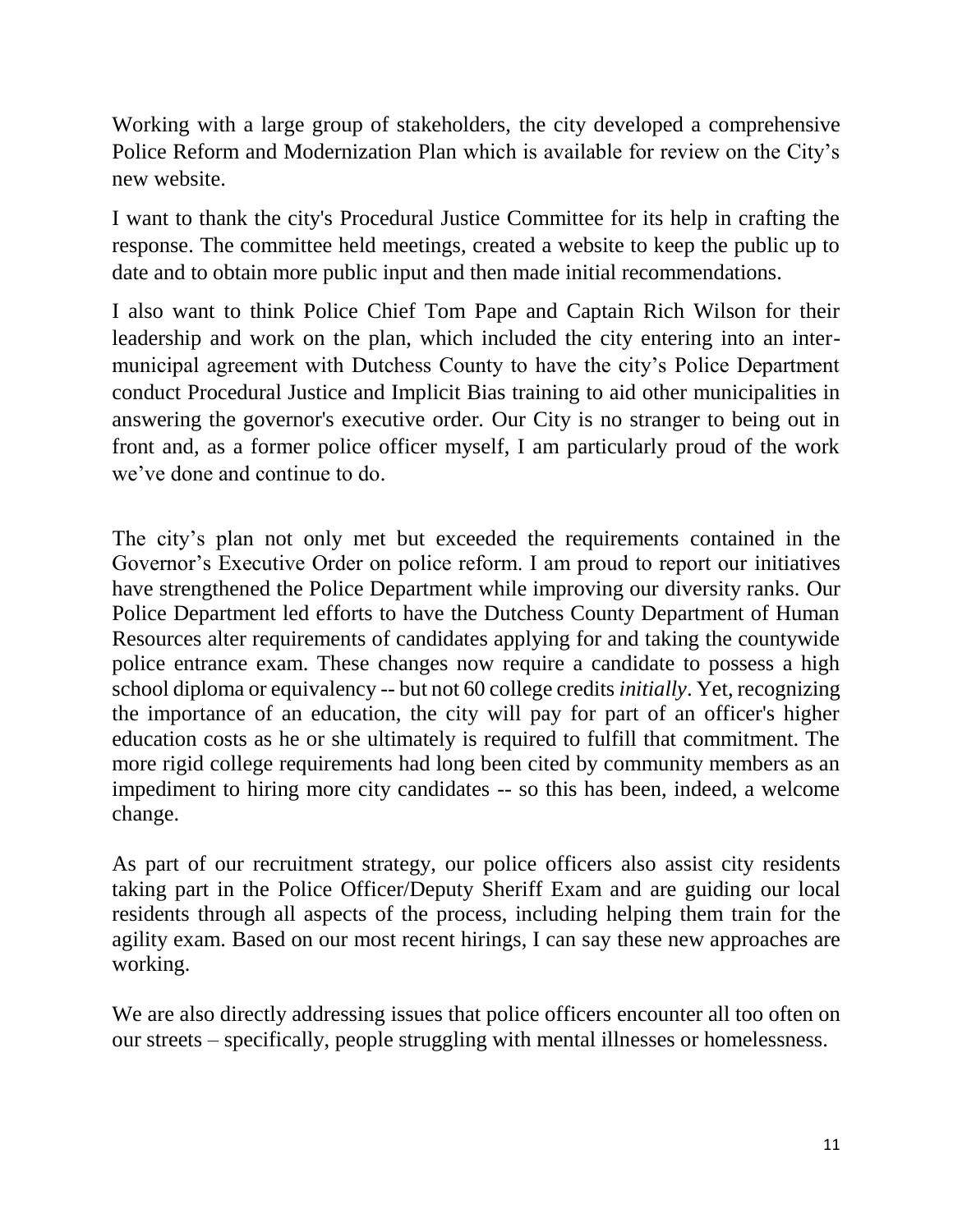We have formed partnerships with Mental Health America of Dutchess County and Hudson River Housing and have done so in innovative ways, by using some of our COVID relief money. We bolstered our mental-health services and added services provided by Hudson River Housing to assist people with housing needs. These initiatives enable the service providers to partner with police officers on certain shifts to broaden our response and to aid those in need. We know that having experts in these fields working so closely with the Police Department is a more effective response strategy because it addresses root causes and will deliver better outcomes. These partners are working closely with the Police Department's Behavioral Evaluation and Assistance Team, and I thank all those in involved in this concerted, comprehensive and innovative effort and I specifically want to acknowledge Lynwood Burke who is our Intensive Case Manager on staff at the police department who is a member of the team at Mental Health America. Because of this initiative we have had hundreds of interactions with individuals in need.

Taking guns off the street is one of the most important things we can do to improve public safety in our city. Over the last year, through a program and funding provided by Attorney General Leticia James, our PD took more than sixty guns off the streets. Thank you to the men and women of our police department – we appreciate all you do every day, and you have the support of a community that truly values what you do. And, right now, the job of a police officer is more challenging and dangerous than ever. I want you to know that you have my personal gratitude and unwavering support for the job that you do keeping this city safe. I also want to thank you for embracing reform and modernization and I want to thank the Police Benevolent Association – the PBA – for their collaboration and partnership.

I also want to announce this evening that the City is purchasing new audio and camera technology which will improve police response times and aid in solving crimes. This is a system manufactured by FLOCK SAFETY SYSTEMS which is based on recognizing sounds associated with certain types of crimes, from gun-shots to screeching tires. The system leverages available data in real time, with direct feeds to our public safety dispatchers. When a crime is being committed, seconds matter.

A special thank you to our Assemblyman Jonathan Jacobson who is helping our police department upgrade our technology.

While we're talking about public safety, I want to acknowledge the incredible work done by our City Fire Department. As first responders, our fire fighters responded within minutes to more than 4,682 calls for service, of which more than 2,400 were for emergency medical response.